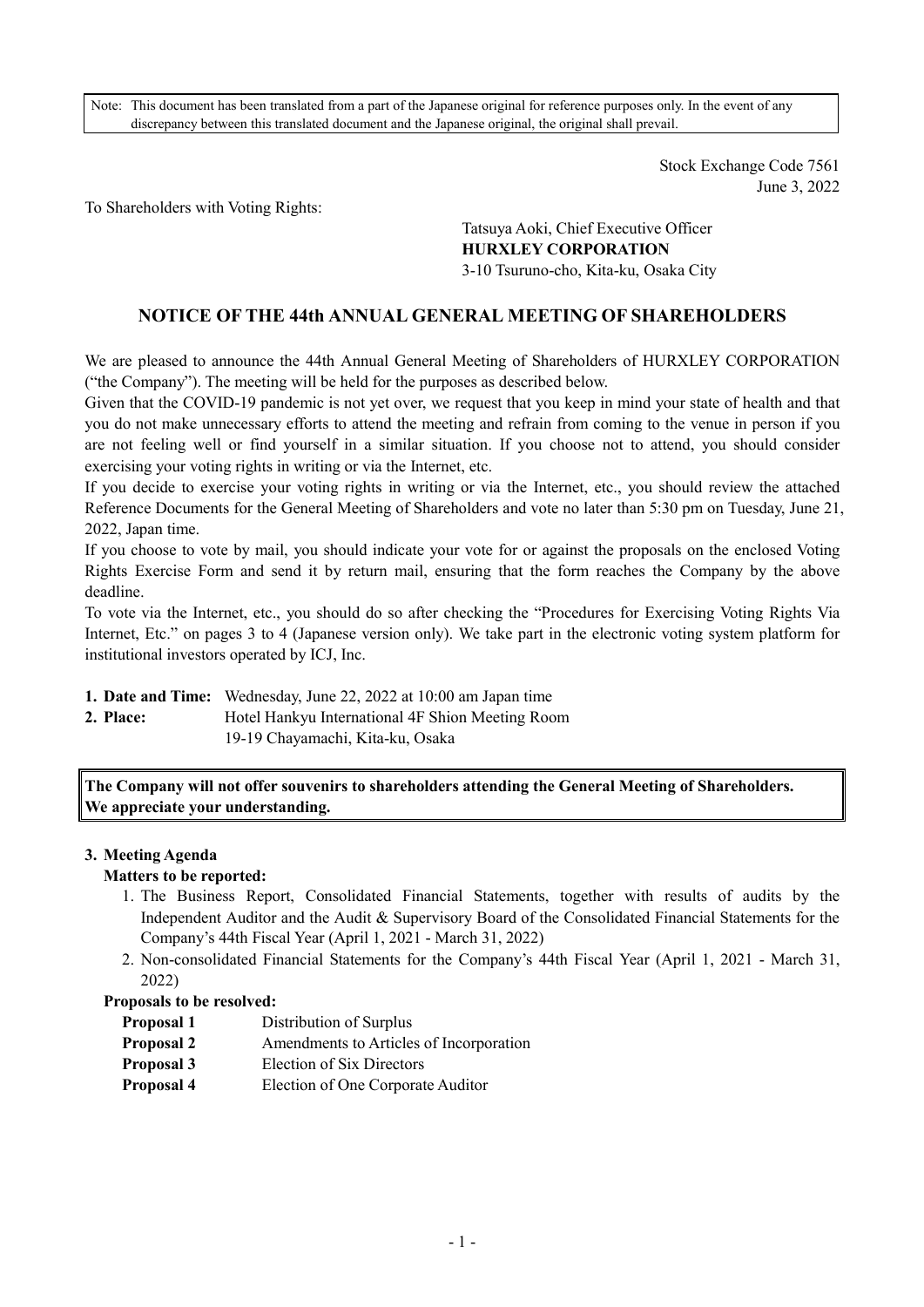#### <Notice Regarding COVID-19>

Given that the COVID-19 pandemic is not yet over, we request that you keep in mind your state of health and that you do not make unnecessary efforts to attend the meeting and refrain from coming to the venue in person if you are not feeling well or find yourself in a similar situation. If you choose not to attend, you should consider exercising your voting rights in writing or via the Internet, etc.

Furthermore, we may implement measures such as taking attendees' temperature, having attendees wear masks, and providing alcohol disinfectant, on the day of the meeting in order to prevent infections, and we request that you cooperate with those measures.

In the event of major changes to the operation of the Company's General Meeting of Shareholders such as a change of venue due to future conditions, we will post the information on the Company's website (https://www.hurxley.co.jp/), so please check as needed.

- When attending the meeting, please submit the enclosed Voting Rights Exercise Form at the reception desk.
- Should revisions arise to the Reference Documents for the General Meeting of Shareholders together with the Business Report, Consolidated Financial Statements, and Non-consolidated Financial Statements, we will notify by publishing on the Company's website (https://www.hurxley.co.jp/kessan/) on the Internet.
- The notice of convocation along with documents provided are published on the Company's website (https://www.hurxley.co.jp/kessan/) on the Internet.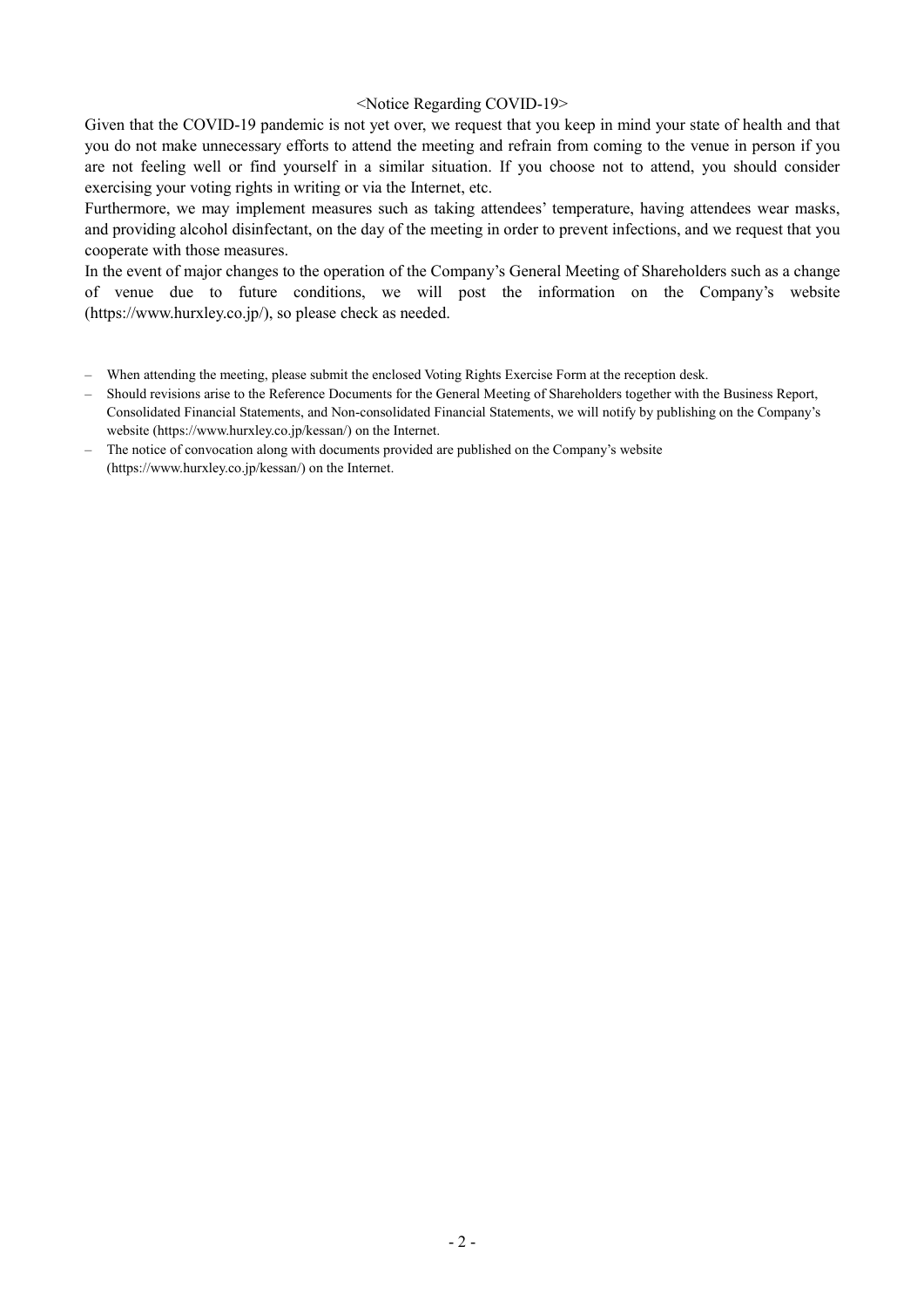## **Reference Documents for the General Meeting of Shareholders**

#### **Proposals and References**

## **Proposal 1** Distribution of Surplus

Regarding the distribution of surplus, it is as follows.

Items Related to the Year-end Dividend

The Company has given consideration to matters including the business performance of the fiscal year and future business development, and it proposes to pay year-end dividends for the 44th fiscal year as follows:

- (1) Type of dividend property To be paid in cash.
- (2) Allotment of dividend property and their aggregate amount The Company proposes 7 yen per common share of the Company. And, in this case the total dividend amount will be 128,903,838 yen.
- (3) Effective date of dividends of surplus The Company proposes June 23, 2022.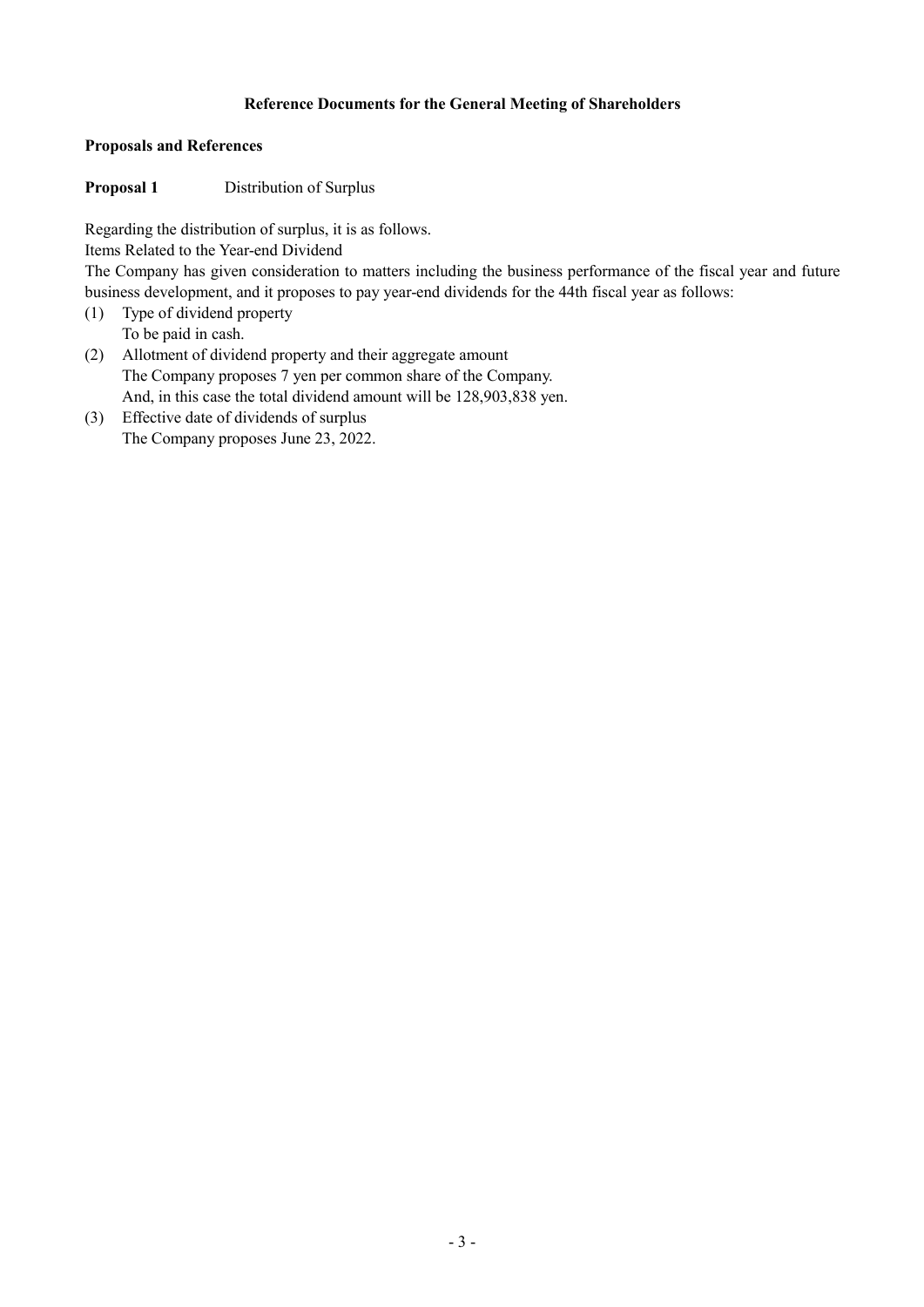# **Proposal 2** Amendments to Articles of Incorporation

1. Reason for changes

Since the revised provisions provided for in the proviso to Article 1 of the Supplementary Provisions of the Act Partially Amending the Companies Act (Act No. 70 of 2019) are to be enforced on September 1, 2022, the Company proposes to make the following changes to its Articles of Incorporation in preparation for the introduction of the system for providing informational materials for the general meeting of shareholders in electronic format.

- (1) Article 16, paragraph 1 in "Proposed amendments" below will stipulate that the Company shall take measures for providing information that constitutes the content of reference documents for the general meeting of shareholders, etc. in electronic format.
- (2) Article 16, paragraph 2 in "Proposed amendments" below will establish the provision to limit the scope of the items to be stated in the paper-based documents to be delivered to shareholders who requested the delivery of paper-based documents.
- (3) Since the provisions for Internet Disclosure and Deemed Provision of Reference Documents for the General Meeting of Shareholders, Etc. (Article 16 of the current Articles of Incorporation) will no longer be required, they will be deleted.
- (4) Accompanying the aforementioned establishment and deletion of provisions, Article 8 of Supplementary Provisions regarding the effective date, etc. will be established.

# 2. Details of changes

The proposed changes are as follows.

| The proposed changes are as follows:                    |                                                         |
|---------------------------------------------------------|---------------------------------------------------------|
|                                                         | (underlined items have been amended)                    |
| Current Articles of Incorporation                       | Proposed amendments                                     |
| (Internet Disclosure and Deemed Provision of            |                                                         |
| Reference Documents for the General Meeting of          |                                                         |
| Shareholders, Etc.)                                     |                                                         |
| Article 16                                              | (delete)                                                |
| <u>When the Company convenes a general meeting of</u>   |                                                         |
| shareholders, if it discloses information that is to be |                                                         |
| stated or presented in the reference documents for the  |                                                         |
| general meeting of shareholders, business report,       |                                                         |
| financial statements and consolidated financial         |                                                         |
| statements through the internet in accordance with the  |                                                         |
| provisions prescribed by the Ministry of Justice Order, |                                                         |
| it may be deemed that the Company has provided this     |                                                         |
| information to shareholders.                            |                                                         |
|                                                         | (Measures, etc. for Providing Information in Electronic |
|                                                         | Format)                                                 |
| (establish)                                             | Article 16                                              |
|                                                         | 1. When the Company convenes a general meeting of       |
|                                                         | shareholders, it shall take measures for providing      |
|                                                         | information that constitutes the content of             |
|                                                         | reference documents for the general meeting of          |
|                                                         | shareholders, etc. in electronic format.                |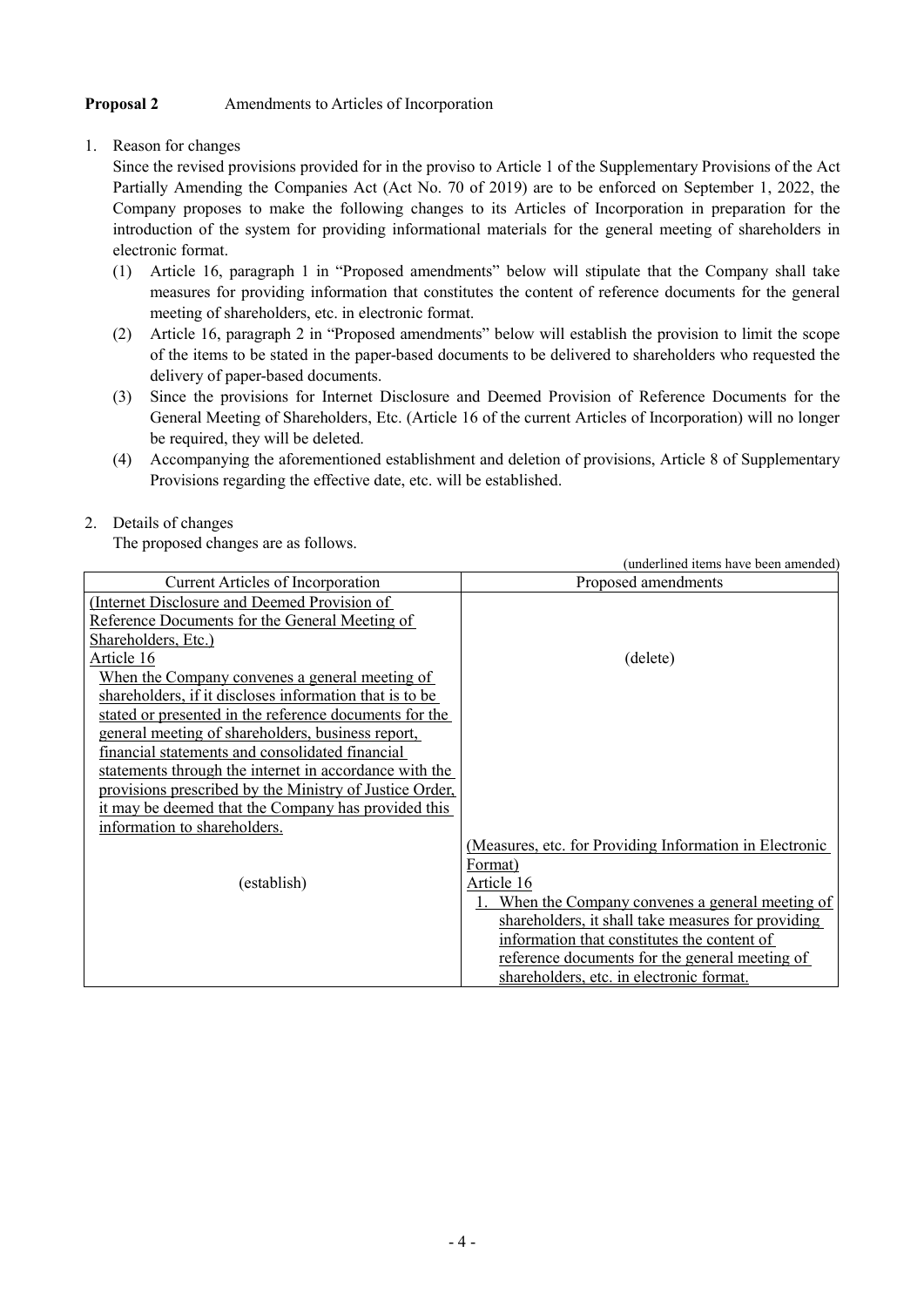| <b>Current Articles of Incorporation</b> | Proposed amendments                                    |
|------------------------------------------|--------------------------------------------------------|
|                                          | 2. Among items for which the measures for              |
|                                          | providing information in electronic format will be     |
|                                          | taken, the Company may exclude all or some of          |
|                                          | those items designated by the Ministry of Justice      |
|                                          | Order from statements in the paper-based               |
|                                          | documents to be delivered to shareholders who          |
|                                          | requested the delivery of paper-based documents        |
|                                          | by the record date of voting rights.                   |
| (Supplementary Provisions)               | (Supplementary Provisions)                             |
| (establish)                              | Article 7                                              |
|                                          | This provision shall be partially amended by a         |
|                                          | resolution of the General Meeting of Shareholders to   |
|                                          | be held on June 22, 2022.                              |
| (establish)                              | Article 8                                              |
|                                          | 1. The deletion of Article 16 (Internet Disclosure and |
|                                          | Deemed Provision of Reference Documents for the        |
|                                          | General Meeting of Shareholders, Etc.) and the         |
|                                          | establishment of Article 16 (Measures, etc. for        |
|                                          | Providing Information in Electronic Format) in the     |
|                                          | Articles of Incorporation shall be effective from      |
|                                          | the date of enforcement of the revised provisions      |
|                                          | provided for in the proviso to Article 1 of the        |
|                                          | Supplementary Provisions of the Act Partially          |
|                                          | Amending the Companies Act (Act No. 70 of              |
|                                          | 2019) (hereinafter referred to as the "Date of         |
|                                          | Enforcement").                                         |
|                                          | 2. Notwithstanding the provision of the preceding      |
|                                          | paragraph, Article 16 (Internet Disclosure and         |
|                                          | Deemed Provision of Reference Documents for the        |
|                                          | General Meeting of Shareholders, Etc.) shall           |
|                                          | remain effective regarding any general meeting of      |
|                                          | shareholders held on a date within six months from     |
|                                          | the Date of Enforcement.                               |
|                                          | 3. This Article shall be deleted on the date when six  |
|                                          | months have elapsed from the Date of                   |
|                                          | Enforcement or three months have elapsed from          |
|                                          | the date of the general meeting of shareholders in     |
|                                          | the preceding paragraph, whichever is later.           |

(Reference)

System for providing informational materials for the general meeting of shareholders in electronic format refers to the system for providing shareholders with informational materials for the general meeting of shareholders by posting such material on the Company's website and notifying shareholders of the website URL and similar items in writing.

Because listed companies must adopt a system for providing informational materials for the general meeting of shareholders in electronic format, the Company will introduce such a system starting with the next general meeting of shareholders (June 2023).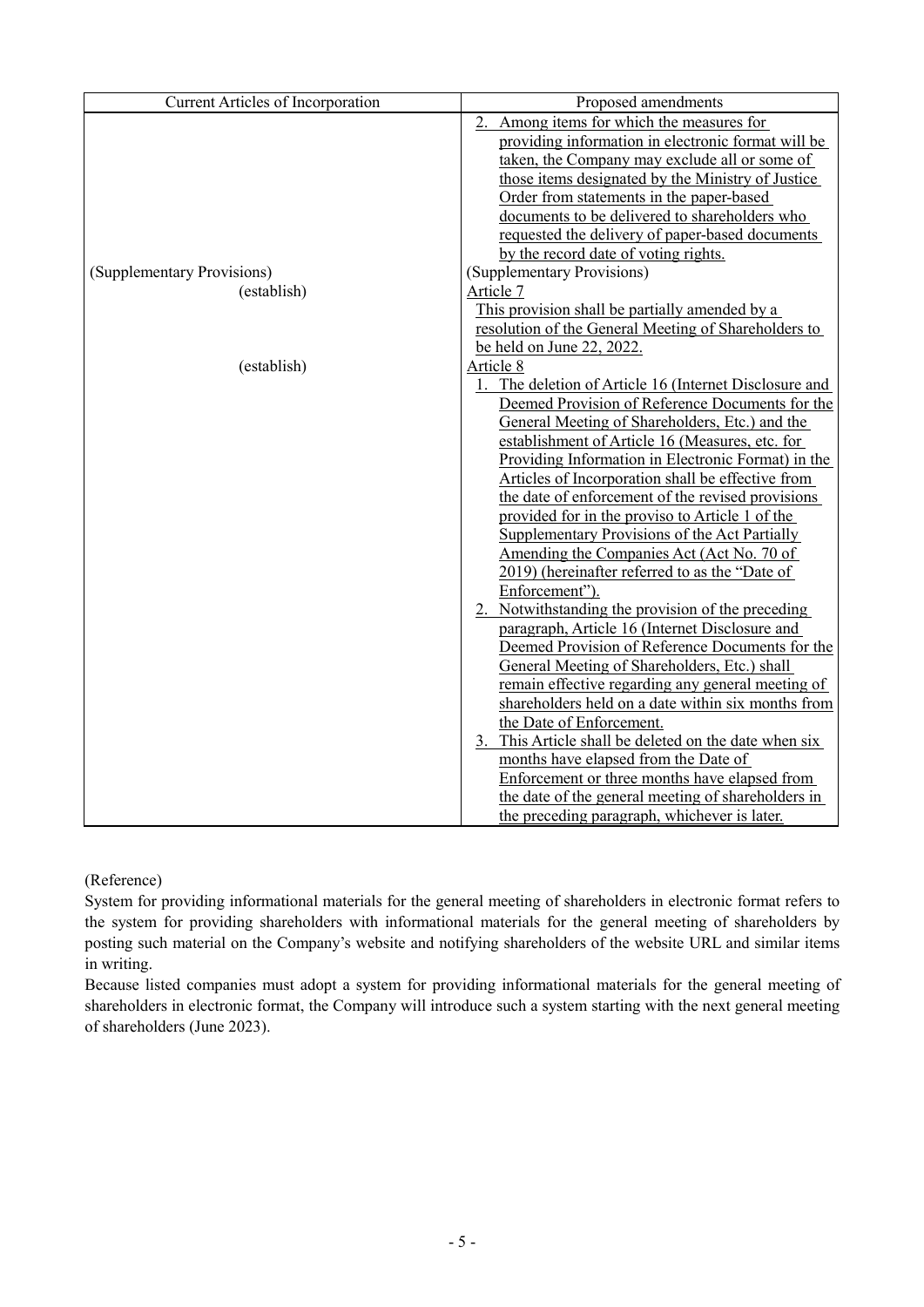# **Proposal 3** Election of Six Directors

|  |  |  |  |  |  | The terms of office of all six Directors will expire at the conclusion of this Annual General Meeting of |  |  |  |
|--|--|--|--|--|--|----------------------------------------------------------------------------------------------------------|--|--|--|
|  |  |  |  |  |  | Shareholders. Therefore, the Company proposes the election of six Directors.                             |  |  |  |

| No.          | The candidates for Director are as follows.<br>Name<br>(Date of birth) |                                                           | Past experience, positions and responsibilities at the Company<br>(Significant concurrent positions outside the Company) |         |  |
|--------------|------------------------------------------------------------------------|-----------------------------------------------------------|--------------------------------------------------------------------------------------------------------------------------|---------|--|
|              |                                                                        | Mar. 1980                                                 | Established the Company as President                                                                                     | owned   |  |
|              |                                                                        | Nov. 1997                                                 | President, Asahi Toyo Corp. (current position)                                                                           |         |  |
|              |                                                                        | <b>July 2011</b>                                          | Chief Executive Officer/Chairman, Asahi                                                                                  |         |  |
|              |                                                                        |                                                           | Butsuryu Corp. (presently ASAHI L&C Corp.)                                                                               |         |  |
|              |                                                                        | Nov. 2013                                                 | President, Tenpo Ryutsu Net, Inc.                                                                                        |         |  |
|              |                                                                        | Mar. 2016                                                 | Chief Executive Officer/Chairman, Tenpo                                                                                  |         |  |
|              |                                                                        |                                                           | Ryutsu Net, Inc. (current position)                                                                                      |         |  |
|              |                                                                        | Dec. 2018                                                 | President, Kagoshima Shokuhin Service Corp.                                                                              |         |  |
|              |                                                                        |                                                           | (presently Suisen Property Corp.)                                                                                        |         |  |
|              |                                                                        | Apr. 2019                                                 | Chief Executive Officer/Chairman, the                                                                                    |         |  |
|              |                                                                        |                                                           | Company                                                                                                                  |         |  |
|              |                                                                        | Oct. 2019                                                 | Director, TRN Investment Management, Inc.                                                                                |         |  |
|              |                                                                        |                                                           | (current position)                                                                                                       |         |  |
|              |                                                                        | Dec. 2019                                                 | Chief Executive Officer/Chairman, Ajikoubou                                                                              |         |  |
|              |                                                                        |                                                           | Suisen Corp. (current position)                                                                                          |         |  |
|              |                                                                        | Nov. 2020                                                 | Director TRN Capital Management, Inc.                                                                                    |         |  |
|              | Tatsuya Aoki                                                           |                                                           | (current position)                                                                                                       |         |  |
| $\mathbf{1}$ | (June 4, 1952)                                                         | Feb. 2021                                                 | Director, First Mate Corp. (current position)                                                                            | 660,760 |  |
|              |                                                                        | Sept. 2021                                                | Chief Executive Officer/Advisor, Hokka-Hokka                                                                             |         |  |
|              |                                                                        |                                                           | Tei Souhombu Corp. (current position)                                                                                    |         |  |
|              |                                                                        | Feb. 2022                                                 | Chief Executive Officer/Chairman, Kagoshima                                                                              |         |  |
|              |                                                                        |                                                           | Shokuhin Service Corp. (presently Suisen<br>Property Corp.) (current position)                                           |         |  |
|              |                                                                        | Apr. 2022                                                 | Chief Executive Officer/Advisor, ASAHI L&C                                                                               |         |  |
|              |                                                                        |                                                           | Corp. (current position)                                                                                                 |         |  |
|              |                                                                        | Apr. 2022                                                 | Director, Annie, Inc. (current position)                                                                                 |         |  |
|              |                                                                        | Apr. 2022                                                 | Director, TRN City Partners, Inc. (current                                                                               |         |  |
|              |                                                                        |                                                           | position)                                                                                                                |         |  |
|              |                                                                        | Apr. 2022                                                 | Chief Executive Officer, the Company (current                                                                            |         |  |
|              |                                                                        |                                                           | position)                                                                                                                |         |  |
|              |                                                                        |                                                           | (Significant concurrent positions outside the Company)                                                                   |         |  |
|              |                                                                        |                                                           | Chief Executive Officer/Chairman, Tenpo Ryutsu Net, Inc.                                                                 |         |  |
|              |                                                                        | Chief Executive Officer/Advisor, Hokka-Hokka Tei Souhombu |                                                                                                                          |         |  |
|              |                                                                        | Corp.                                                     |                                                                                                                          |         |  |
|              |                                                                        | Chief Executive Officer/Advisor, ASAHI L&C Corp.          |                                                                                                                          |         |  |

The candidates for Director are as follows: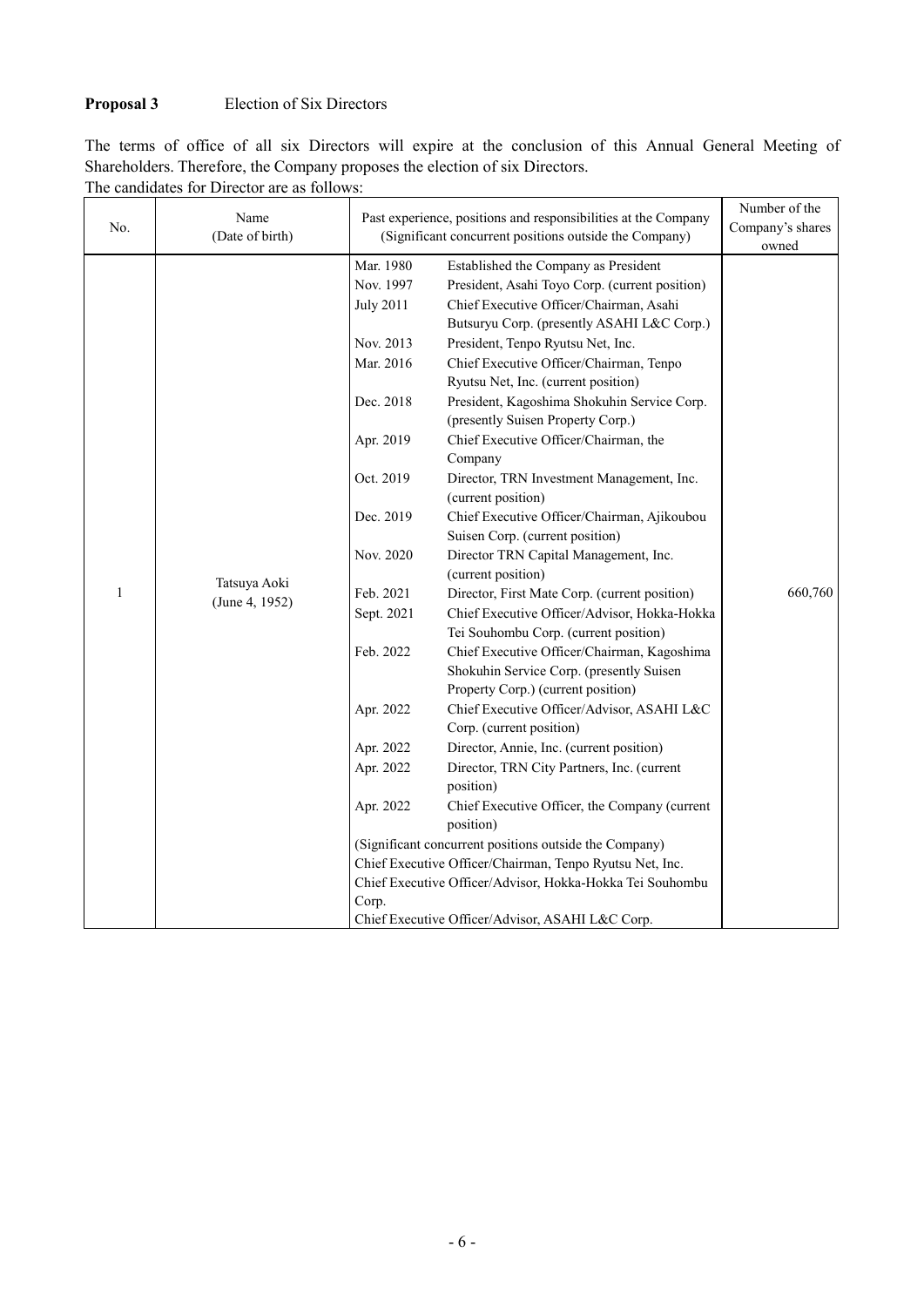| No.            | Name<br>(Date of birth)                   |                                                                                                                                                                                            | Past experience, positions and responsibilities at the Company<br>(Significant concurrent positions outside the Company)                                                                                                                                                                                                                                                                                                                                                                                                                                                                                                                                                                                                                                                                                                                                                                                                                                      | Number of the<br>Company's shares<br>owned |
|----------------|-------------------------------------------|--------------------------------------------------------------------------------------------------------------------------------------------------------------------------------------------|---------------------------------------------------------------------------------------------------------------------------------------------------------------------------------------------------------------------------------------------------------------------------------------------------------------------------------------------------------------------------------------------------------------------------------------------------------------------------------------------------------------------------------------------------------------------------------------------------------------------------------------------------------------------------------------------------------------------------------------------------------------------------------------------------------------------------------------------------------------------------------------------------------------------------------------------------------------|--------------------------------------------|
| $\overline{c}$ | Tadao Sawada<br>(September 25, 1958)      | May 2004<br><b>July 2005</b><br>June 2007<br>Apr. 2008<br><b>June 2008</b><br><b>July 2011</b><br>Dec. 2018<br>Jan. 2021<br>Apr. 2022                                                      | Joined the Company<br>Executive Officer; Division Manager, Sales<br>Management First Division<br>Director, Asahi Butsuryu Corp. (presently<br>ASAHI L&C Corp.)<br>Senior Vice President, Asahi Butsuryu Corp.<br>(presently ASAHI L&C Corp.)<br>Director, the Company (current position)<br>President, Asahi Butsuryu Corp. (presently<br>ASAHI L&C Corp.)<br>Director, Kagoshima Shokuhin Service Corp.<br>(presently Suisen Property Corp.) (current<br>position)<br>Director, Asahi Toyo Corp. (current position)<br>Chief Executive Officer/Chairman and<br>President, ASAHI L&C Corp. (current position)<br>(Significant concurrent positions outside the Company)<br>Chief Executive Officer/Chairman and President, ASAHI L&C                                                                                                                                                                                                                          | 12,600                                     |
| 3              | $\ast$<br>Minoru Ishii<br>(March 6, 1970) | Corp.<br>Apr. 1993<br>June 2002<br>Jan. 2004<br>Nov. 2005<br>Mar. 2010<br>Mar. 2012<br>May 2014<br>Mar. 2016<br>Oct. 2019<br>Nov. 2020<br>Nov. 2020<br>Mar. 2021<br>Mar. 2022<br>Apr. 2022 | Joined Showa Leasing Co., Ltd.<br>Joined TRN Corporation (presently Tenpo<br>Ryutsu Net, Inc.)<br>Director, TRN Corporation (presently Tenpo<br>Ryutsu Net. Inc.)<br>President, Tenpo Ryutsu Net, Inc.<br>Representative Director and Vice President,<br>TRN Corporation (presently Tenpo Ryutsu Net,<br>Inc.)<br>Director, Tenpo Ryutsu Net, Inc.<br>Managing Director, Tenpo Ryutsu Net, Inc.<br>President, Tenpo Ryutsu Net, Inc.<br>President, TRN Investment Management, Inc.<br>(current position)<br>Chief Executive Officer, Tenpo Ryutsu Net, Inc.<br>(current position)<br>* Responsible for managing the TRN Group<br>Director, TRN Capital Management, Inc.<br>Director, Annie, Inc. (current position)<br>President, TRN Capital Management, Inc.<br>(current position)<br>President, TRN City Partners, Inc. (current<br>position)<br>(Significant concurrent positions outside the Company)<br>Chief Executive Officer, Tenpo Ryutsu Net, Inc. |                                            |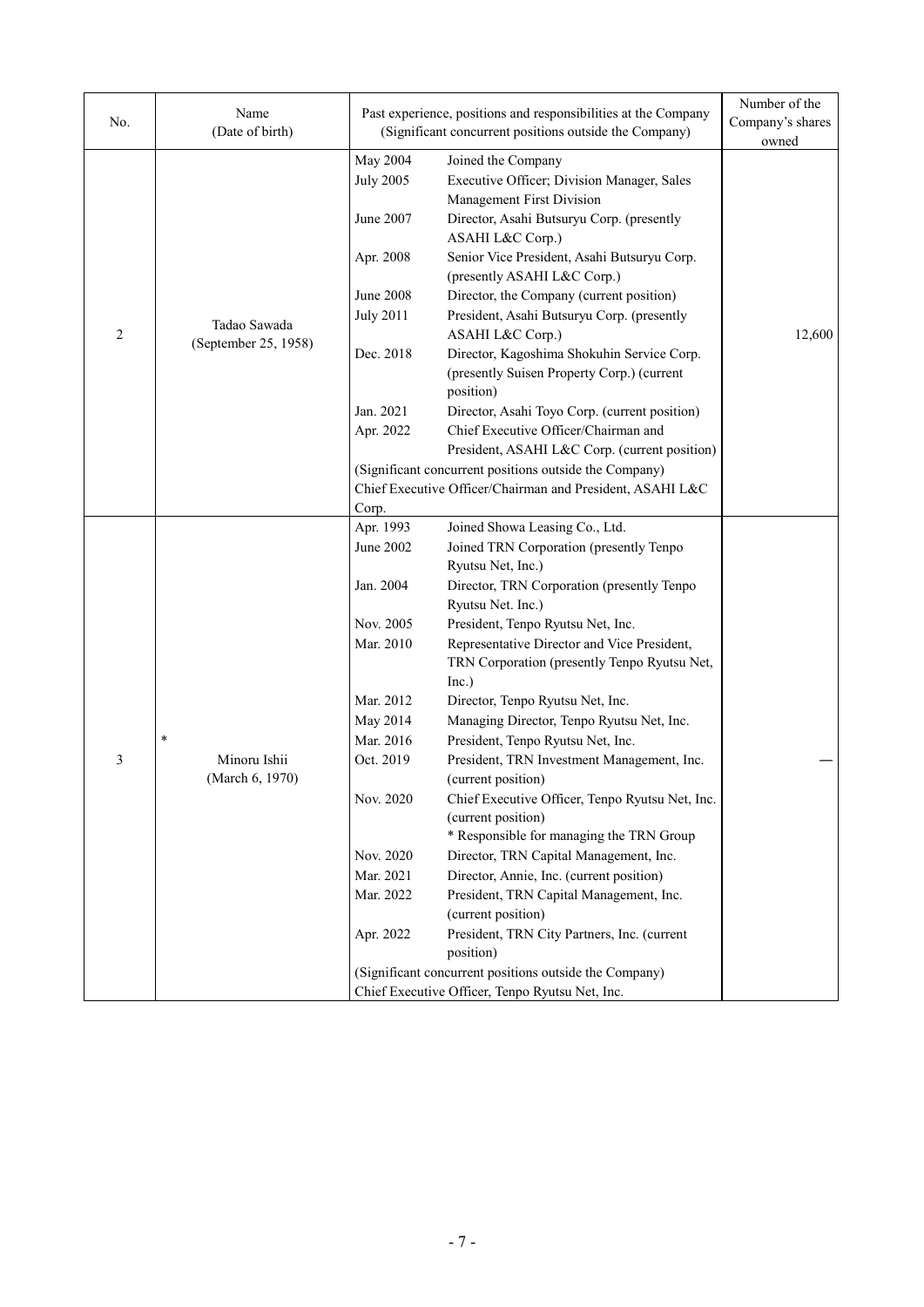| No. | Name<br>(Date of birth)            |                        | Past experience, positions and responsibilities at the Company<br>(Significant concurrent positions outside the Company)                                                                        | Number of the<br>Company's shares |
|-----|------------------------------------|------------------------|-------------------------------------------------------------------------------------------------------------------------------------------------------------------------------------------------|-----------------------------------|
|     |                                    |                        |                                                                                                                                                                                                 | owned                             |
|     |                                    | Apr. 2001<br>Oct. 2015 | Joined the Company<br>Manager Kinki Direct Management Division,<br>West Japan Management Head Office, the<br>Company                                                                            |                                   |
|     |                                    | <b>July 2016</b>       | Division Manager, Kinki Direct Management<br>Division, West Japan Management Head Office,<br>and Division Manager, Kyushu Management<br>Division, Kyushu Management Head Office,<br>the Company |                                   |
|     | $\ast$                             | Oct. 2017              | General Manager, No. 1 Bloc, Sales<br>Management Head Office, the Company                                                                                                                       |                                   |
| 4   | Tomohiko Iwasaki<br>(May 21, 1978) | Apr. 2020              | Executive Officer, Deputy Division Manager,<br>Sales Management Division, and General<br>Manager, No. 1 Bloc, the Company                                                                       | 200                               |
|     |                                    | Nov. 2020              | Director, Tenpo Ryutsu Net, Inc. (current<br>position)                                                                                                                                          |                                   |
|     |                                    | Apr. 2021              | Managing Executive Officer, Deputy Division<br>Manager and General Manager, Sales<br>Management Head Office, the Company                                                                        |                                   |
|     |                                    | Sept. 2021             | President, Hokka-Hokka Tei Souhombu Corp.                                                                                                                                                       |                                   |
|     |                                    |                        | (current position)                                                                                                                                                                              |                                   |
|     |                                    |                        | (Significant concurrent positions outside the Company)                                                                                                                                          |                                   |
|     |                                    |                        | President, Hokka-Hokka Tei Souhombu Corp.                                                                                                                                                       |                                   |
|     |                                    |                        | Director, Tenpo Ryutsu Net, Inc.                                                                                                                                                                |                                   |
|     |                                    | Apr. 1966              | Joined SANYO Electric Co., Ltd                                                                                                                                                                  |                                   |
|     |                                    | Sept. 1975             | Assembly member, Osaka Prefectural<br>Assembly                                                                                                                                                  |                                   |
|     |                                    | Nov. 1975              | Advisor, Osaka Trucking Association                                                                                                                                                             |                                   |
|     |                                    | Apr. 1983              | Policy chief, Osaka Prefectural Assembly<br>Member Delegation of the Liberal Democratic<br>Party of Japan                                                                                       |                                   |
|     |                                    | Apr. 1988              | Secretary-General, Osaka Prefectural Assembly<br>Member Delegation of the Liberal Democratic<br>Party of Japan                                                                                  |                                   |
| 5   | Yutaka Sakai<br>(January 29, 1944) | June 1990              | The 86th Chairman, Osaka Prefectural<br>Assembly                                                                                                                                                |                                   |
|     |                                    | Nov. 1997              | Secretary-General, Federation of Osaka<br>Prefecture Liberal Democratic Party Branches                                                                                                          |                                   |
|     |                                    | June 2001              | Director, Dojima Fudousan, Inc.                                                                                                                                                                 |                                   |
|     |                                    | Jan. 2005              | Member, New Draft Constitution Committee,                                                                                                                                                       |                                   |
|     |                                    |                        | Liberal Democratic Party of Japan Head Office                                                                                                                                                   |                                   |
|     |                                    | June 2015              | President, Dojima Fudousan, Inc. (current                                                                                                                                                       |                                   |
|     |                                    |                        | position)                                                                                                                                                                                       |                                   |
|     |                                    | June 2016              | Director, the Company (current position)                                                                                                                                                        |                                   |
|     |                                    |                        | (Significant concurrent positions outside the Company)                                                                                                                                          |                                   |
|     |                                    |                        | President, Dojima Fudousan, Inc.                                                                                                                                                                |                                   |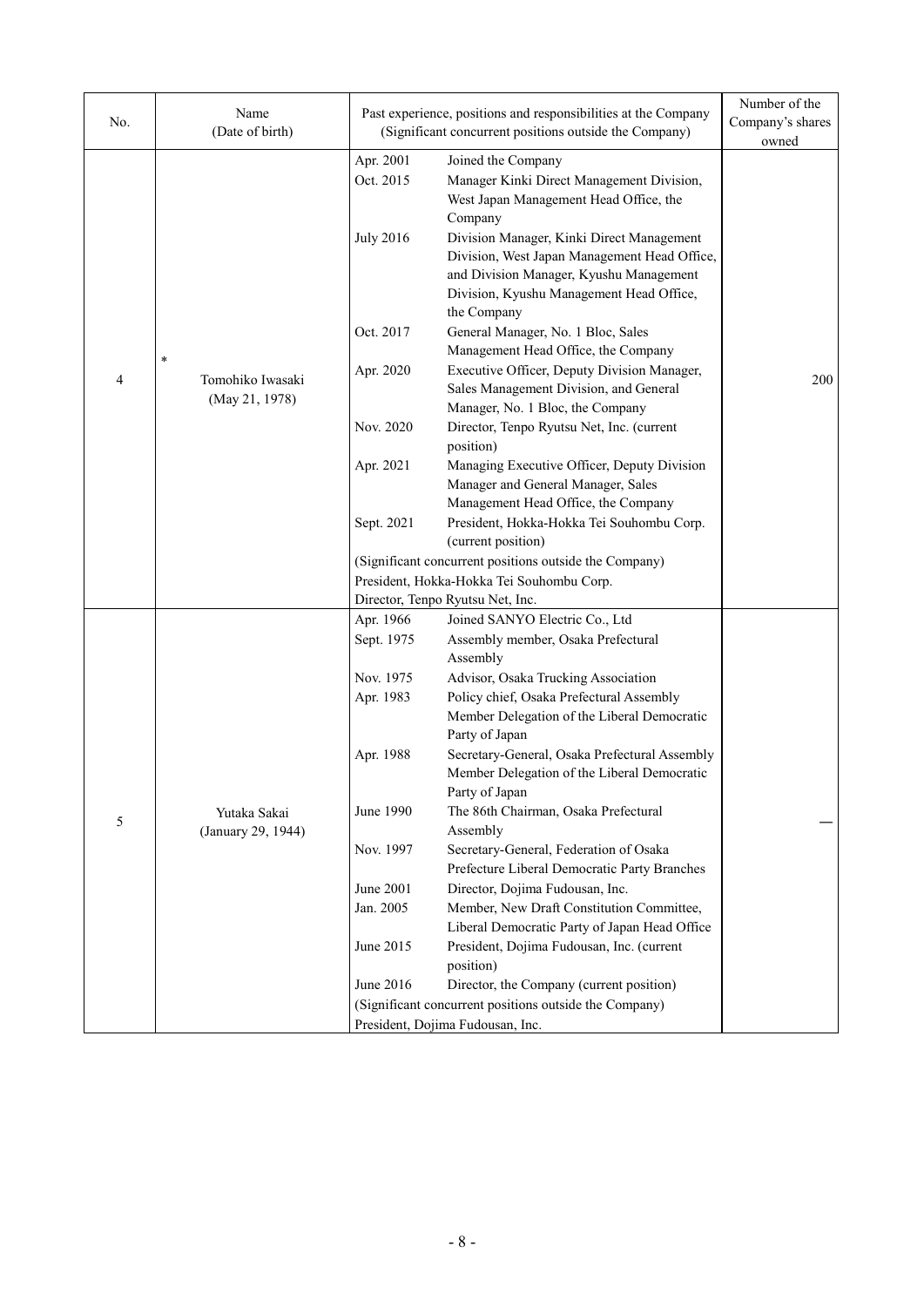| No. | Name<br>(Date of birth)           |                                                                                                                                                                 | Past experience, positions and responsibilities at the Company<br>(Significant concurrent positions outside the Company)                                                                                                                                                                                                                                                                                                                                                                                                                                                                                                                                                                                                                                                                                                                                                                                                                                                                                                         |                |  |
|-----|-----------------------------------|-----------------------------------------------------------------------------------------------------------------------------------------------------------------|----------------------------------------------------------------------------------------------------------------------------------------------------------------------------------------------------------------------------------------------------------------------------------------------------------------------------------------------------------------------------------------------------------------------------------------------------------------------------------------------------------------------------------------------------------------------------------------------------------------------------------------------------------------------------------------------------------------------------------------------------------------------------------------------------------------------------------------------------------------------------------------------------------------------------------------------------------------------------------------------------------------------------------|----------------|--|
| 6   | Fumi Michihata<br>(April 1, 1961) | Apr. 1987<br><b>July 1991</b><br>July 1994<br><b>July 2003</b><br>Apr. 2009<br>June 2011<br><b>July 2012</b><br>Apr. 2015<br>Apr. 2016<br>May 2017<br>June 2018 | Joined Restaurant Seibu, Inc. (presently<br>Compass Group Japan, Inc.)<br>Dining out/ready-made meal business<br>development, started the food product/produce<br>marketing business<br>Director, Kasa Creative Net Inc.<br>President, Foodbiz-net.com (current position)<br>Full time instructor, Toyo University Faculty of<br><b>Regional Development Studies</b><br>Home meal master certified member, Japan<br>Ready-made Meal Association<br>Member, Investigative commission for interim<br>support function training measure, producing<br>area council, Fisheries Agency<br>Member, Committee to assess the technical<br>skill of ready-made meal manufacturing<br>industry for technical intern training program<br>Adjunct instructor, Toyo University Faculty of<br>Regional Development Studies<br>President, Global Product Explorer Japan<br>(current position)<br>Director, the Company (current position)<br>(Significant concurrent positions outside the Company)<br>President, Global Product Explorer Japan | owned<br>2,400 |  |
|     |                                   | President, Foodbiz-net.com                                                                                                                                      |                                                                                                                                                                                                                                                                                                                                                                                                                                                                                                                                                                                                                                                                                                                                                                                                                                                                                                                                                                                                                                  |                |  |

Notes 1. New candidates for Director are indicated by an asterisk (\*).

2. The reasons for choosing Mr. Tatsuya Aoki as a candidate for Director are, he is the Company's founder, and based on his abundant experience, together with planning to implement group strategy for business growth and performance improvement, we expect appropriate supervision to be carried out of the group as a whole.

- 3. The reasons for choosing Mr. Tadao Sawada as a candidate for Director are, based on his abundant experience as a long time corporate manager, together with planning to implement group strategy of responsible areas of business for business growth and performance improvement, we expect appropriate supervision to be carried out of the group as a whole as well as responsible areas of business.
- 4. The reasons for choosing Mr. Minoru Ishii as a candidate for Director are, he possesses not only broad knowledge of the real estate and financial industries acquired as the director of Group companies, including a real estate subsidiary that specializes in restaurants, but also extensive knowledge of and experience with management, risk management, and other issues. We propose his election so that he can leverage that knowledge and experience to implement the Company's desired management plan, improve the functions of the Group (providing value-added services and strengthening management departments), and other objectives.
- 5. The reasons for choosing Mr. Tomohiko Iwasaki as a candidate for Director are, he has been involved in conducting operations, including sales planning and sales, for many years in the take-out boxed lunch business, and possesses extensive knowledge and experience having been in charge of management as the President of Hokka-Hokka Tei Souhombu Corp. and other activities. We propose his election so that he can leverage that knowledge and experience to implement the Company's desired management plan, improve the functions of the Group (providing value-added services and strengthening management departments), and other objectives.
- 6. Mr. Yutaka Sakai, a candidate for Director, is an outside Director candidate.

The reasons for choosing Mr. Yutaka Sakai as a candidate for outside Director are, possessing abundant experience and opinions as a long time public official, we propose his election as we expect him to sufficiently play a role in supervising determination of important matters as well as business execution of the Company's management as an outside Director. Although Mr. Yutaka Sakai is President of Dojima Fudousan, Inc., the Company does not have any important transactional nor other relationships with Dojima Fudousan, Inc. Furthermore, as Mr. Yutaka Sakai has satisfied the requirements of an Independent Director who is given the obligation by the Tokyo Stock Exchange, Inc. to protect ordinary shareholders, he has been reported as an Independent Director pursuant to the regulations provided under Article 436, Paragraph 2 of the Securities Listing Regulations of the Tokyo Stock Exchange, Inc.

Mr. Yutaka Sakai's period in office as an outside Director will be six years at the conclusion of this Annual General Meeting of Shareholders.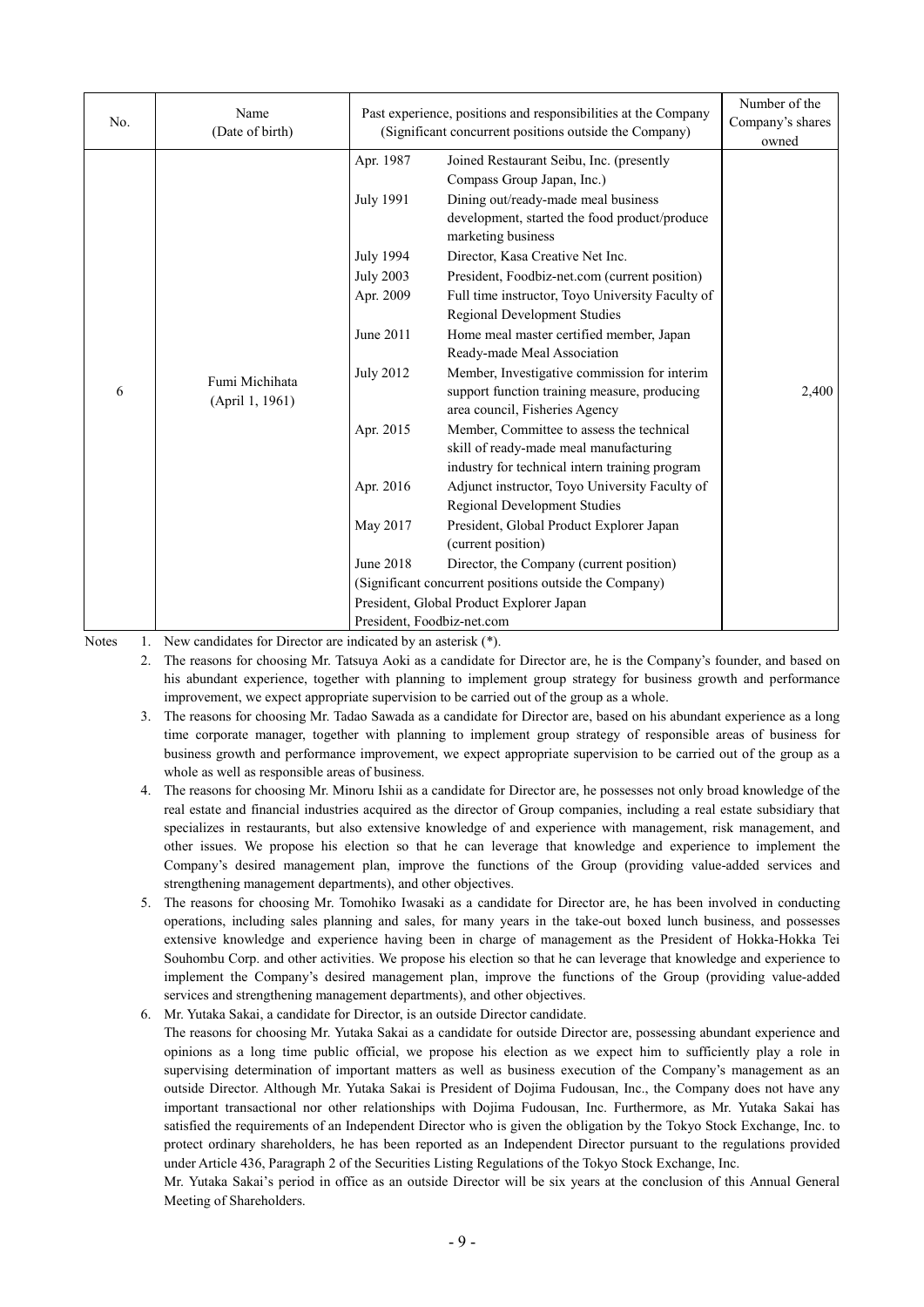7. Ms. Fumi Michihata, a candidate for Director, is an outside Director candidate.

The reasons for choosing Ms. Fumi Michihata as a candidate for outside Director are, possessing abundant experience and opinions due to a long career in businesses involving "food," we propose her election as we expect her to sufficiently play a role in supervising determination of important matters as well as business execution of the Company's management as an outside Director. Although Ms. Fumi Michihata is President of Foodbiz-net.com and President of Global Product Explorer Japan, the Company does not have any important transactional nor other relationships with Foodbiz-net.com nor Global Product Explorer Japan. Furthermore, as Ms. Fumi Michihata has satisfied the requirements of an Independent Director who is given the obligation by the Tokyo Stock Exchange, Inc. to protect ordinary shareholders, she has been reported as an Independent Director pursuant to the regulations provided under Article 436, Paragraph 2 of the Securities Listing Regulations of the Tokyo Stock Exchange, Inc.

Ms. Fumi Michihata's period in office as an outside Director will be four years at the conclusion of this Annual General Meeting of Shareholders.

- 8. Director candidate Ms. Fumi Michihata's name on her official family register is Ms. Fumi Kasamoto.
- 9. The Company has entered into directors and officers liability insurance contract with an insurance company as stipulated in Article 430-3, paragraph 1 of the Companies Act, and a summary of the contract is given in the "(3) State of Corporate Directors," "2. Current Condition of the Company" section of the Business Report. If the election of the candidates for Directors is approved, they will continue to be included in the parties covered by the contract. In addition, the Company intends to maintain the current contract terms when the contract is renewed.
- 10. The Company has entered into a liability limitation agreement with Mr. Yutaka Sakai and Ms. Fumi Michihata, and in the event that their election for Director is approved, the Company plans to continue with said agreement with them. The summary of the contents of the liability limitation agreement with outside Directors are given in the "(3) State of Corporate Directors," "2. Current Condition of the Company" section of the Business Report.
- 11. There are no special interest relationships between the six Director candidates and the Company.
- 12. Director candidates Mr. Tadao Sawada, Mr. Tomohiko Iwasaki, Mr. Yutaka Sakai, and Ms. Fumi Michihata separately hold shares in the Company by means of a shareholding association.